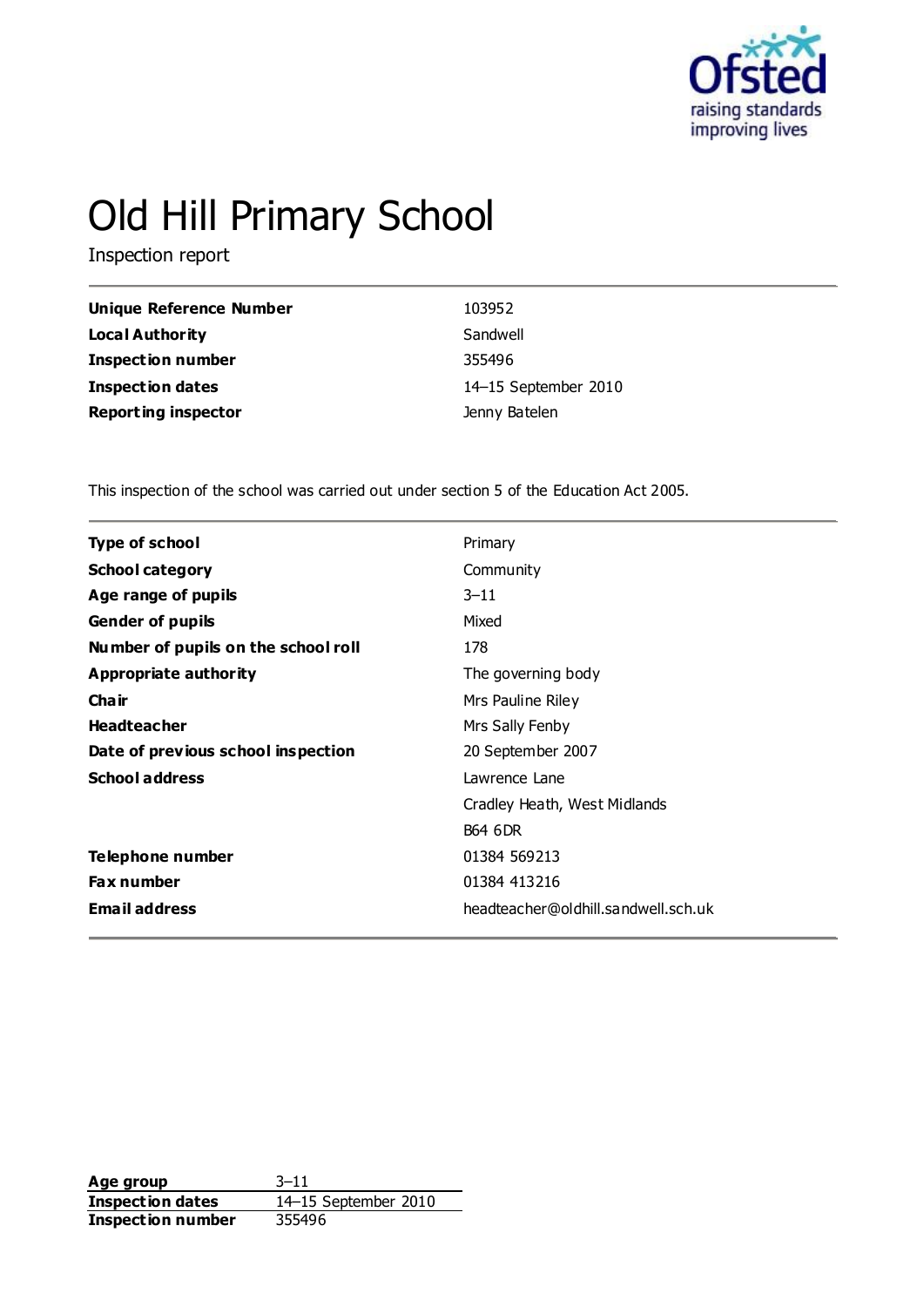The Office for Standards in Education, Children's Services and Skills (Ofsted) regulates and inspects to achieve excellence in the care of children and young people, and in education and skills for learners of all ages. It regulates and inspects childcare and children's social care, and inspects the Children and Family Court Advisory Support Service (Cafcass), schools, colleges, initial teacher training, work-based learning and skills training, adult and community learning, and education and training in prisons and other secure establishments. It assesses council children's services, and inspects services for looked after children, safeguarding and child protection.

Further copies of this report are obtainable from the school. Under the Education Act 2005, the school must provide a copy of this report free of charge to certain categories of people. A charge not exceeding the full cost of reproduction may be made for any other copies supplied.

If you would like a copy of this document in a different format, such as large print or Braille, please telephone 0300 1234 234, or email **[enquiries@ofsted.gov.uk](mailto:enquiries@ofsted.gov.uk)**.

You may copy all or parts of this document for non-commercial educational purposes, as long as you give details of the source and date of publication and do not alter the documentation in any way.

To receive regular email alerts about new publications, including survey reports and school inspection reports, please visit our website and go to 'Subscribe'.

Royal Exchange Buildings St Ann's Square Manchester M2 7LA T: 0300 1234 234 Textphone: 0161 618 8524 E: **[enquiries@ofsted.gov.uk](mailto:enquiries@ofsted.gov.uk)**

W: **[www.ofsted.gov.uk](http://www.ofsted.gov.uk/)**

© Crown copyright 2010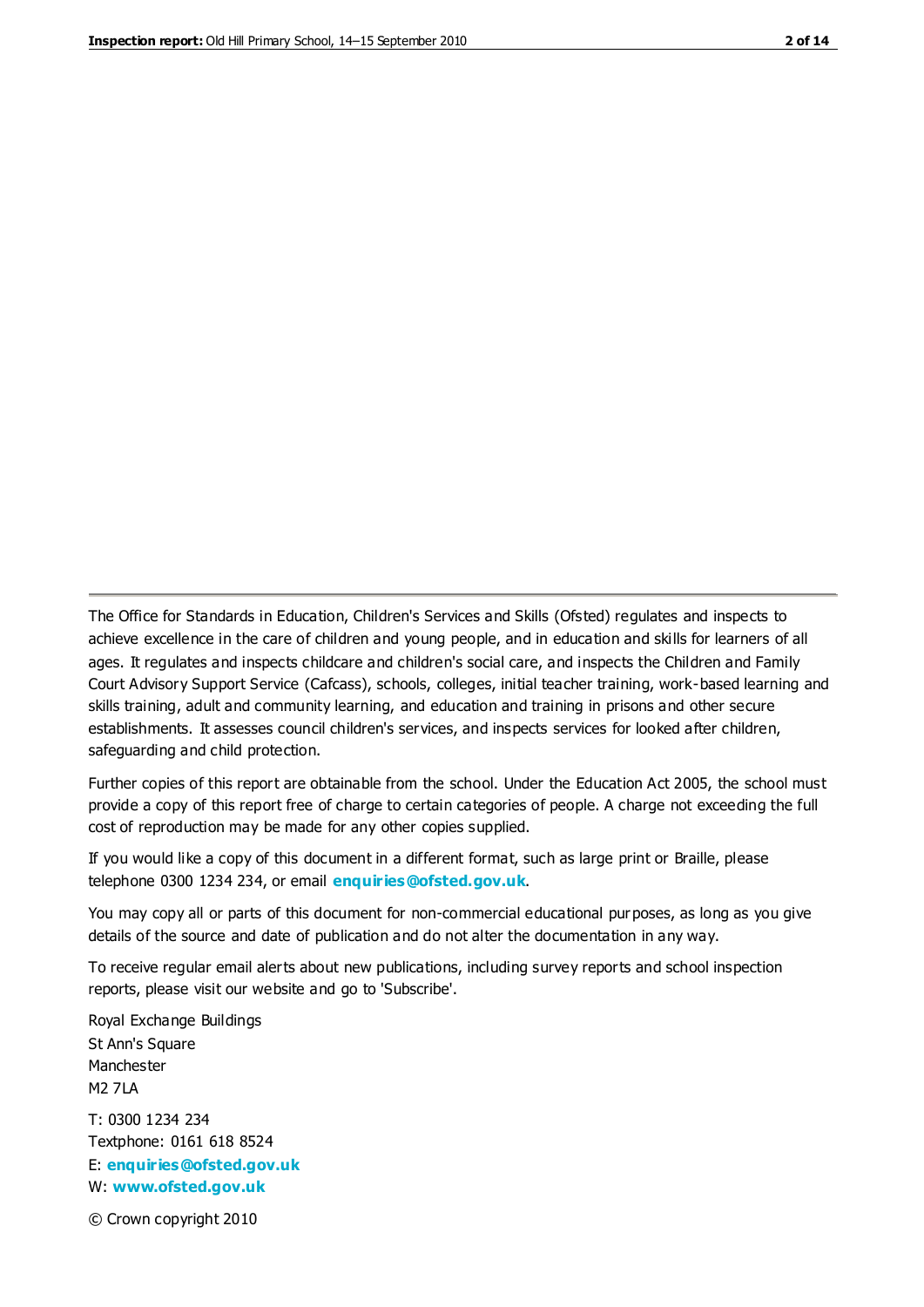# **Introduction**

This inspection was carried out by three additional inspectors. They observed 13 lessons and 8 teaching staff. They held meetings with representatives of the governing body, staff and groups of pupils, and spoke to parents and carers. They observed the school's work, and looked at documents including the school development plan, safeguarding and welfare arrangements and records of pupils' progress. Inspectors also analysed questionnaires from staff, pupils and 54 parents and carers.

The inspection team reviewed many aspects of the school's work. It looked in detail at the following:

- $\blacksquare$  the progress of pupils throughout the school, particularly in English and mathematics
- $\blacksquare$  the consistency of teaching and learning across the school and how this contributes to the achievement of the pupils
- $\blacksquare$  how leaders and managers in the school enable staff and pupils to do their best, especially since the arrival of a new headteacher.

# **Information about the school**

Old Hill is a smaller than average primary school. The proportion of pupils identified with special educational needs and/or disabilities is average, as is the proportion of pupils from minority ethnic backgrounds. The proportion known to be entitled to free school meals is well above average. The number of pupils who speak English as an additional language is below average, but rising. The breakfast club is managed by the governing body. The school has achieved Healthy Schools Status. The new headteacher joined the school at the beginning of the new school year.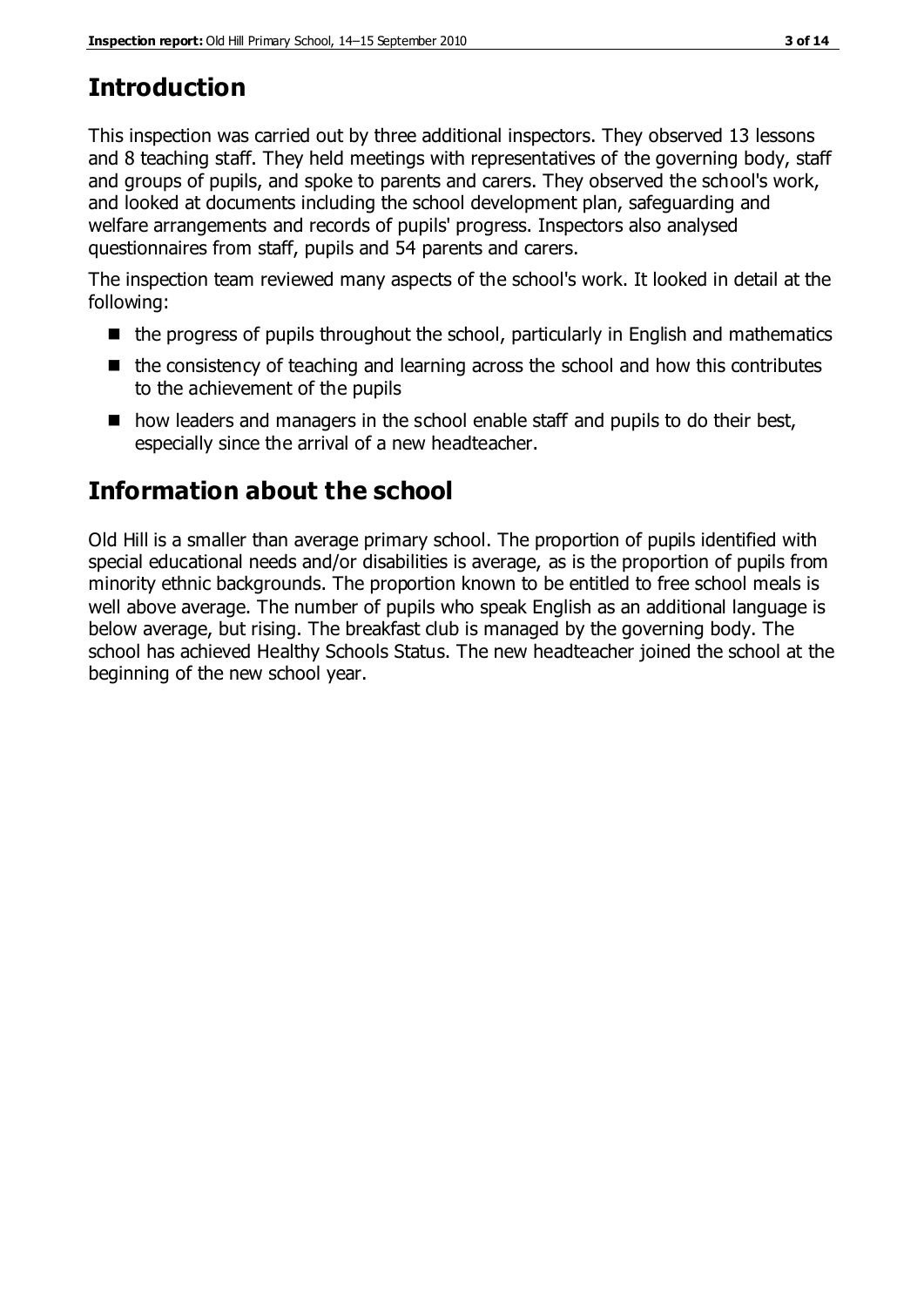**Inspection grades: 1 is outstanding, 2 is good, 3 is satisfactory, and 4 is inadequate** Please turn to the glossary for a description of the grades and inspection terms

## **Inspection judgements**

| Overall effectiveness: how good is the school?  |  |
|-------------------------------------------------|--|
| The school's capacity for sustained improvement |  |

### **Main findings**

Old Hill is a satisfactory school. It has some good features. Pupils behave well around school, are confident and welcoming to visitors and speak of how much they enjoy school, especially the opportunities for physical development and using the information communication technology (ICT) suite. Parents and carers are positive about how their children settle and feel safe, reflected in such comments as, 'Staff have been welcoming and helpful in helping my children to feel happy, secure and involved.'

Leaders and managers are highly focused on raising achievement. The new headteacher has galvanised staff and governors with a clear mandate for developing the school. Recent school self-evaluation is accurate and, in a very short time, the headteacher has gained a clear and accurate picture of the school. This, coupled with the rising standards in mathematics and some improvement in reading, means that the school has a satisfactory capacity to improve.

Children enter school with skill levels below and well below those expected, particularly in literacy. Progress for pupils is satisfactory. They make expected progress in mathematics and reading, but assessment throughout the school is not yet moderated and, as a result, there are variations in its accuracy, particularly in writing. Tracking of every pupil is now in place, with clear strategies to ensure that each individual is helped to achieve their best. Some pupils' progress is not helped by poor attendance. There have however been improvements in attendance because of good monitoring, the introduction of a weekly class attendance award and the appointment of a Parent Support Advisor, but still too many parents and carers do not appreciate the importance of prompt and regular attendance at school for their children. There are not yet enough opportunities for parents and carers to fully engage in the life of the school.

Children have a secure start to school because of good induction procedures. Teaching is satisfactory. Where it is good, pupils are actively involved and engaged with the task, use previous learning to support their current work and are able to assess how well they have done and what they must do to improve. Where teaching is satisfactory teachers work hard, but do not ensure that their pupils work hard throughout the lesson as too much time is spent listening to their teacher and there is not always enough challenge in the tasks. Often, the subject matter of the lesson does not keep the boys' interest, particularly in English lessons. Marking, although thorough, does not consistently help pupils understand how they can improve their work.

## **What does the school need to do to improve further?**

■ Raise standards by improving the consistency of teaching and learning so that it is good throughout the school by: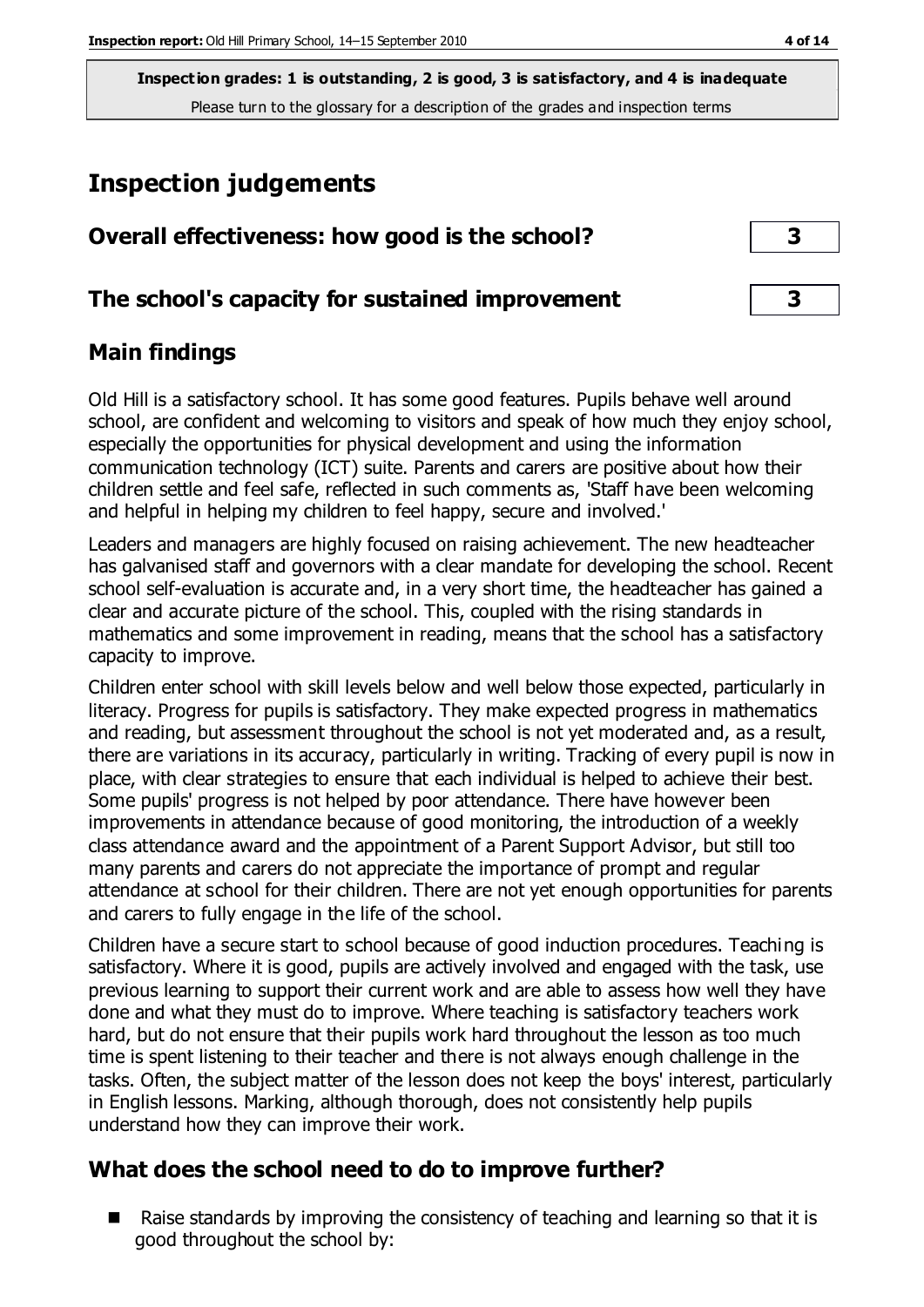**Inspection grades: 1 is outstanding, 2 is good, 3 is satisfactory, and 4 is inadequate** Please turn to the glossary for a description of the grades and inspection terms

- consistently using accurate assessment to ensure all pupils are challenged at the appropriate level
- ensuring that the subject matter fully engages boys, particularly in English
- $-$  introducing a marking policy that will help pupils improve their work.
- Ensure that leaders and managers at all levels promote pupils' high quality learning by:
	- undertaking rigorous monitoring of teaching and learning
	- providing clear direction to teachers on how to improve their practice.
- Involve parents and carers more in their children's learning by:
	- $-$  encouraging prompt and regular attendance
	- providing opportunities for parents and carers to engage with and understand how to support their children in school.
- About 40% of the schools whose overall effectiveness is judged satisfactory may receive a monitoring visit by an Ofsted inspector before their next section 5 inspection.

## **Outcomes for individuals and groups of pupils 3**

Pupils' achievement is satisfactory and is improving strongly. At the end of Key Stage 2 overall attainment is still below national averages, but is improving, particularly in mathematics which is now closer in line with the national figure. Most groups of pupils, including those with special educational needs and/or disabilities, make similar progress. Pupils who are eligible to receive free school meals make better progress than their peers, because of careful monitoring. In some classes girls make better progress than boys, particularly in English. Pupils enjoy most of their lessons, particularly mathematics, and as a result persevere at their tasks and respond well to challenges. However, sometimes they are not fully involved, lose concentration and, for a small minority of pupils, their behaviour then becomes an obstacle to their learning.

Pupils understand how to keep themselves safe. They have a range of safety training and are particularly confident about e-safety. They know that adults in school will help them and feel that behaviour is good with no bullying. The Healthy School status reflects the pupils' good understanding of how to lead a healthy lifestyle. Healthier snacks have been introduced in the breakfast club, which the pupils appreciate. The school council has led improvements to the school playground, which now includes an all-weather football/basketball pitch. The school is a strong part of the local community and participates in local events, such as the Sandwell Spring Clean. Pupils develop business skills through competitions, moneymaking opportunities, fundraising for charities and also for residential trips. Pupils work well together and make good use of information communication technology across a range of subjects. Most pupils understand the importance of good attendance and speak with enthusiasm of the weekly attendance award. As a result they are satisfactorily prepared for their future education. There are some opportunities for pupils to reflect on their learning and on the wider world and to experience cultural events and activities, but these are not yet a fully established and routine part of school life. Similarly, pupils' development of personal and emotional skills, through such activities as circle time, is inconsistent across the school.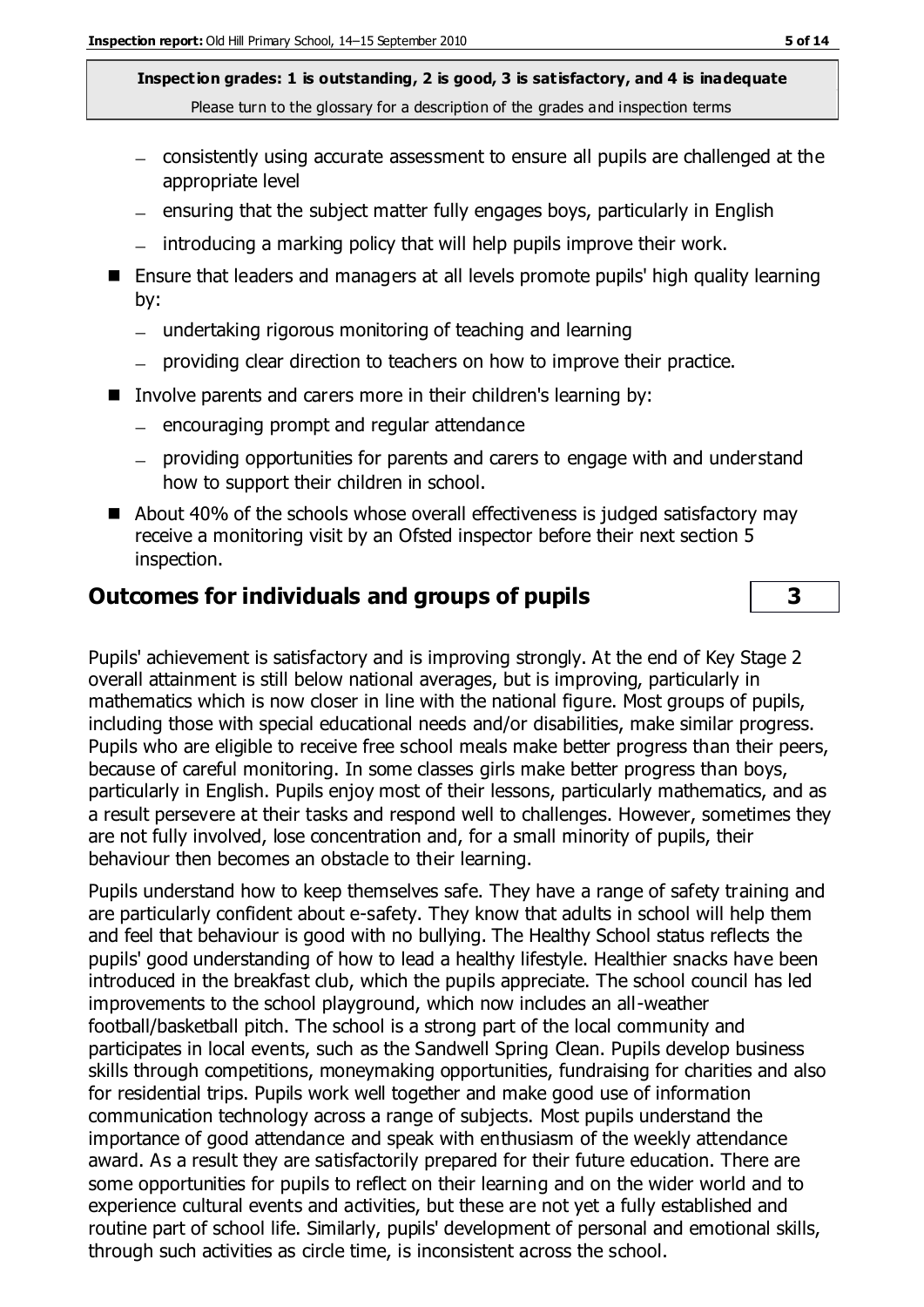These are the grades for pupils' outcomes

## **Inspection grades: 1 is outstanding, 2 is good, 3 is satisfactory, and 4 is inadequate**

Please turn to the glossary for a description of the grades and inspection terms

| Pupils' achievement and the extent to which they enjoy their learning                                                     | 3                       |
|---------------------------------------------------------------------------------------------------------------------------|-------------------------|
| Taking into account:<br>Pupils' attainment <sup>1</sup>                                                                   | 4                       |
| The quality of pupils' learning and their progress                                                                        | 3                       |
| The quality of learning for pupils with special educational needs and/or disabilities<br>and their progress               | 3                       |
| The extent to which pupils feel safe                                                                                      | $\overline{\mathbf{2}}$ |
| Pupils' behaviour                                                                                                         | 3                       |
| The extent to which pupils adopt healthy lifestyles                                                                       | 2                       |
| The extent to which pupils contribute to the school and wider community                                                   | 2                       |
| The extent to which pupils develop workplace and other skills that will contribute to<br>their future economic well-being | 3                       |
| Taking into account:<br>Pupils' attendance <sup>1</sup>                                                                   | 4                       |
| The extent of pupils' spiritual, moral, social and cultural development                                                   | 3                       |

<sup>1</sup> The grades for attainment and attendance are: 1 is high; 2 is above average; 3 is broadly average; and 4 is low

#### **How effective is the provision?**

Where teaching is good, activities are planned that give appropriate challenge, especially to pupils with special educational needs and/or disabilities. Questioning enables pupils to think about their work and solve problems. Thematic work means that pupils are able to make connections across the subject areas, such as in the 'Stranded' theme in Year 6 where the history of boats links with a sailing trip around the world and a debate on the benefits or not of such a trip. However, where assessment is not consistent and accurate, planning focuses on the activities rather than the outcomes for pupils and links across the curriculum are not made. Focused support for teaching and learning is improving teaching skills across the school.

There are many enrichment opportunities for pupils, particularly in sport and some music, but the school does not yet enable the pupils to participate in a full range of cultural and artistic opportunities.

Pastoral support for pupils is good. Support for vulnerable pupils and those with special educational needs and/or disabilities is established and contributes to their development, especially in improving their behaviour. Other adults in the classrooms make a valuable contribution to the learning and progress of all pupils, particularly when supporting those with particular learning and/or behavioural needs. The school works with other agencies,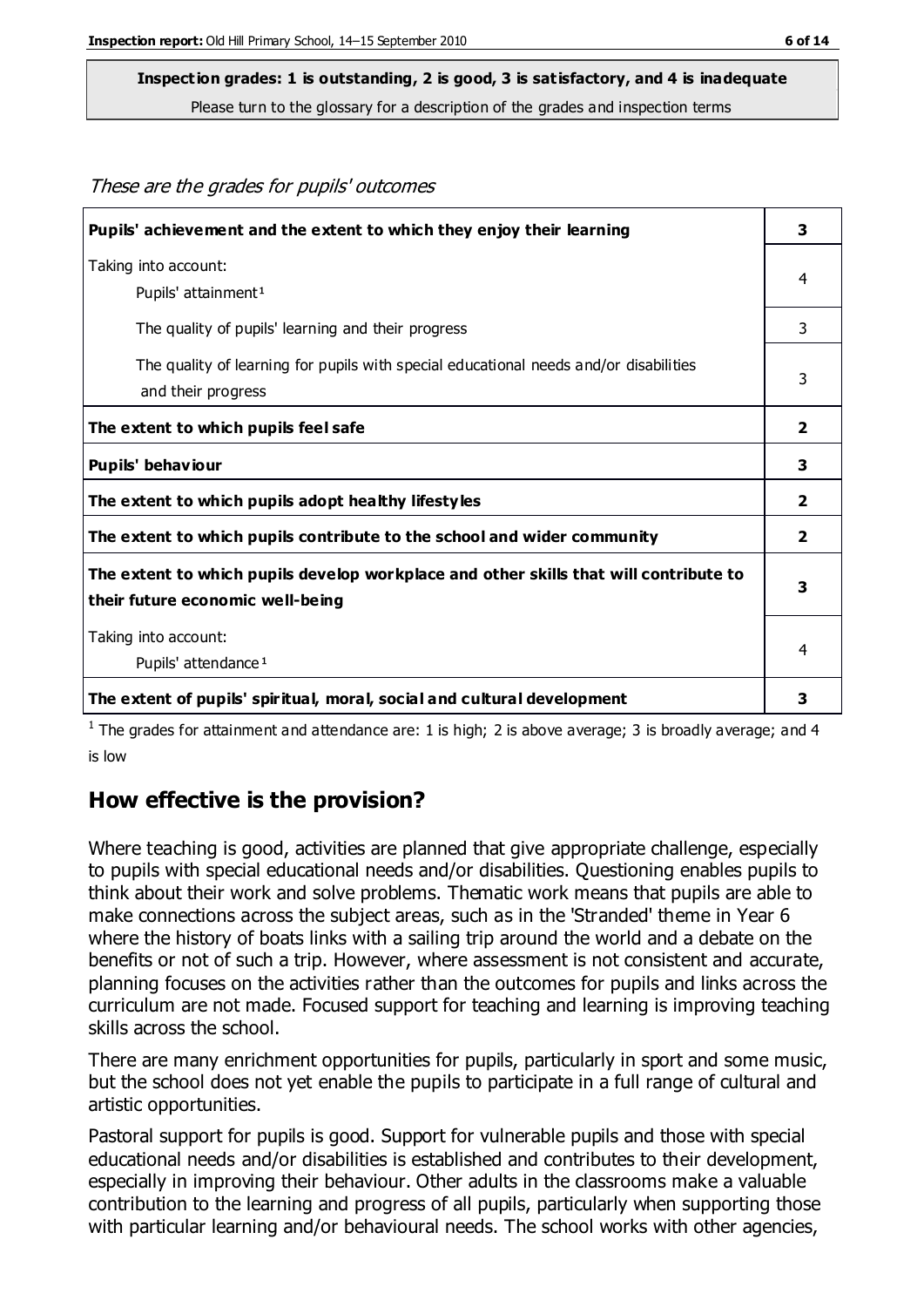**Inspection grades: 1 is outstanding, 2 is good, 3 is satisfactory, and 4 is inadequate** Please turn to the glossary for a description of the grades and inspection terms

although this is not sufficiently developed to ensure that discussion is shared amongst all relevant professionals.

These are the grades for the quality of provision

| The quality of teaching                                                                                    |  |
|------------------------------------------------------------------------------------------------------------|--|
| Taking into account:<br>The use of assessment to support learning                                          |  |
| The extent to which the curriculum meets pupils' needs, including, where relevant,<br>through partnerships |  |
| The effectiveness of care, guidance and support                                                            |  |

#### **How effective are leadership and management?**

Senior staff are empowered to carry out their roles and responsibilities as part of a team. The monitoring of teaching and learning has been limited and at times not accurate, but a more rigorous plan is in place; weaknesses in teaching and learning are being highlighted and relevant support put in place.

Governors have a good understanding of their role in challenging the school, but have previously relied too much on information given by the headteacher to be able to provide better than satisfactory challenge on the achievement of the pupils and in monitoring provision. Safeguarding policies and procedures are in place. Safeguarding is regularly reviewed by members of the governing body with appropriate experience, and they have recently implemented a new on-site security system.

The school has precise information about the different groups of pupils and measures the performance of each group, such as attendance statistics, in detail. There is a good understanding, particularly by governors, of the context of the school and this leads to good cohesion within the school and the local community. There are currently fewer opportunities to develop the pupils' understanding of the national and international communities.

The school works closely with the local cluster of schools to extend the opportunities for pupils, especially in sport. The views of parents, carers and pupils are sought on a regular basis and there are some strategies in place to help parents support their children's learning, but these are not always well supported.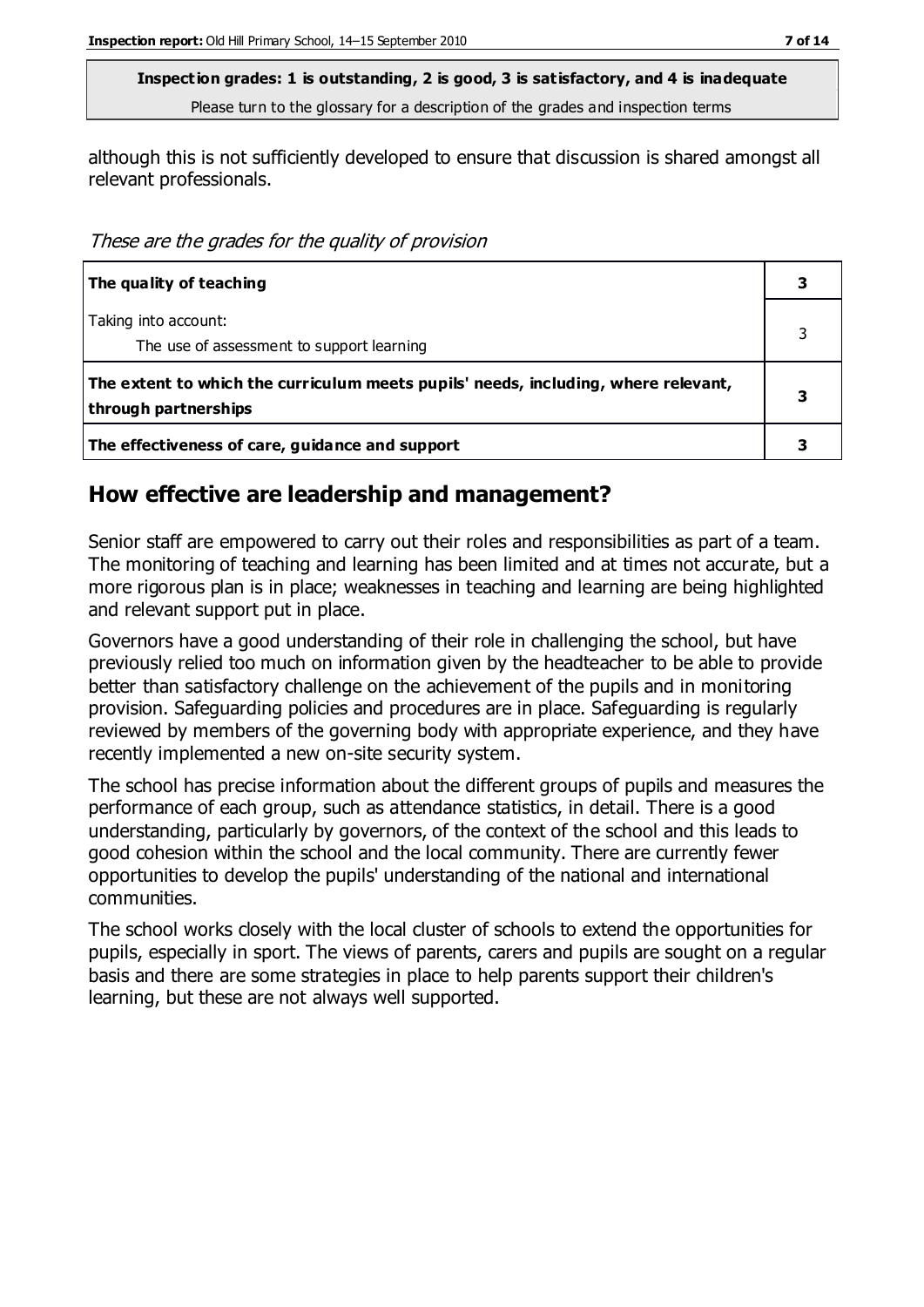**Inspection grades: 1 is outstanding, 2 is good, 3 is satisfactory, and 4 is inadequate**

Please turn to the glossary for a description of the grades and inspection terms

These are the grades for leadership and management

| The effectiveness of leadership and management in embedding ambition and driving<br>improvement                                                                  |                         |
|------------------------------------------------------------------------------------------------------------------------------------------------------------------|-------------------------|
| Taking into account:<br>The leadership and management of teaching and learning                                                                                   | 3                       |
| The effectiveness of the governing body in challenging and supporting the<br>school so that weaknesses are tackled decisively and statutory responsibilities met | 3                       |
| The effectiveness of the school's engagement with parents and carers                                                                                             | 3                       |
| The effectiveness of partnerships in promoting learning and well-being                                                                                           | 3                       |
| The effectiveness with which the school promotes equality of opportunity and tackles<br>discrimination                                                           | 3                       |
| The effectiveness of safeguarding procedures                                                                                                                     | $\overline{\mathbf{2}}$ |
| The effectiveness with which the school promotes community cohesion                                                                                              |                         |
| The effectiveness with which the school deploys resources to achieve value for money                                                                             | 3                       |

#### **Early Years Foundation Stage**

Children enter Nursery with skill levels that are below those expected for their age and sometimes well below. They make satisfactory progress througout the Early Years Foundation Stage in all areas of learning and enter Key Stage 1 with below average and sometimes well below average attainment, particularly in literacy skills, calculating and their understanding of shape, space and measures.

Parents and carers are made to feel welcome and children settle quickly. 'My daughter just started here and she wants to come every day as she loves school. I am happy...', is a representative comment from a parent. The wide range of activities, both adult-led and child-initiated, in the Nursery is not so appparent in the Reception class. There is a wellequipped outside area, but it is not possible for this to be used in all weathers and Reception children cannot access it freely. Ongoing assessments help staff plan for further learning and respond to children's interests, and there is a focus on ensuring that the majority of these are from child-initated activities. Leadership of the Early Years Foundation Stage is satisfactory. There are clear plans in place for developments, including greater use of the outside area, in order to improve outcomes for all children.

Children work and play well together. They enjoy their learning and are keen to talk to adults about their play with shapes as part of the whole school Numeracy week. Drinking water is freely available and children are encouraged to eat healthily and are given plenty of opportunities for physical activities both inside and outside. Children are kept safe and helped to understand how to keep themselves safe. The transition to Year 1 is well planned to give children confidence about this move.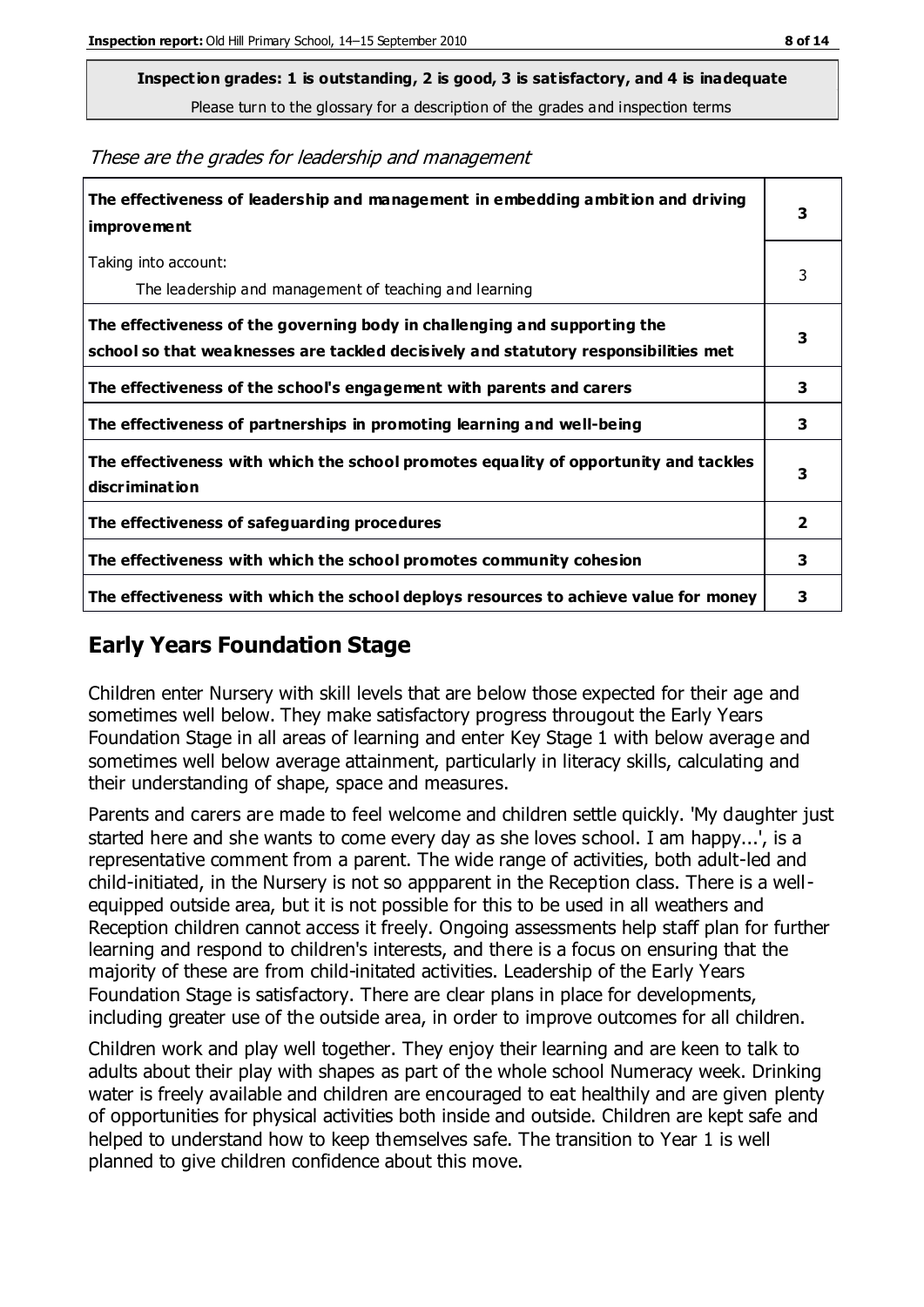**Inspection grades: 1 is outstanding, 2 is good, 3 is satisfactory, and 4 is inadequate**

Please turn to the glossary for a description of the grades and inspection terms

These are the grades for the Early Years Foundation Stage

| Overall effectiveness of the Early Years Foundation Stage                             |   |
|---------------------------------------------------------------------------------------|---|
| Taking into account:<br>Outcomes for children in the Early Years Foundation Stage     |   |
| The quality of provision in the Early Years Foundation Stage                          |   |
| The effectiveness of leadership and management of the Early Years Foundation<br>Stage | 3 |

### **Views of parents and carers**

The proportion of inspection questionnaires returned is similar to that found in other inspection of primary schools. Parents and carers are supportive of the school and their responses mainly positive. A few comments identified areas of concern, such as the way behaviour is managed and the school taking note of parent and carer concerns. Inspection evidence suggests that the school has strategies to ensure the satisfactory behaviour of all pupils and that these have recently been strengthened. Parents and carers have good opportunities to speak to staff and express their views but the school acknowledges that more opportunities to involve parents in the life of the school are needed.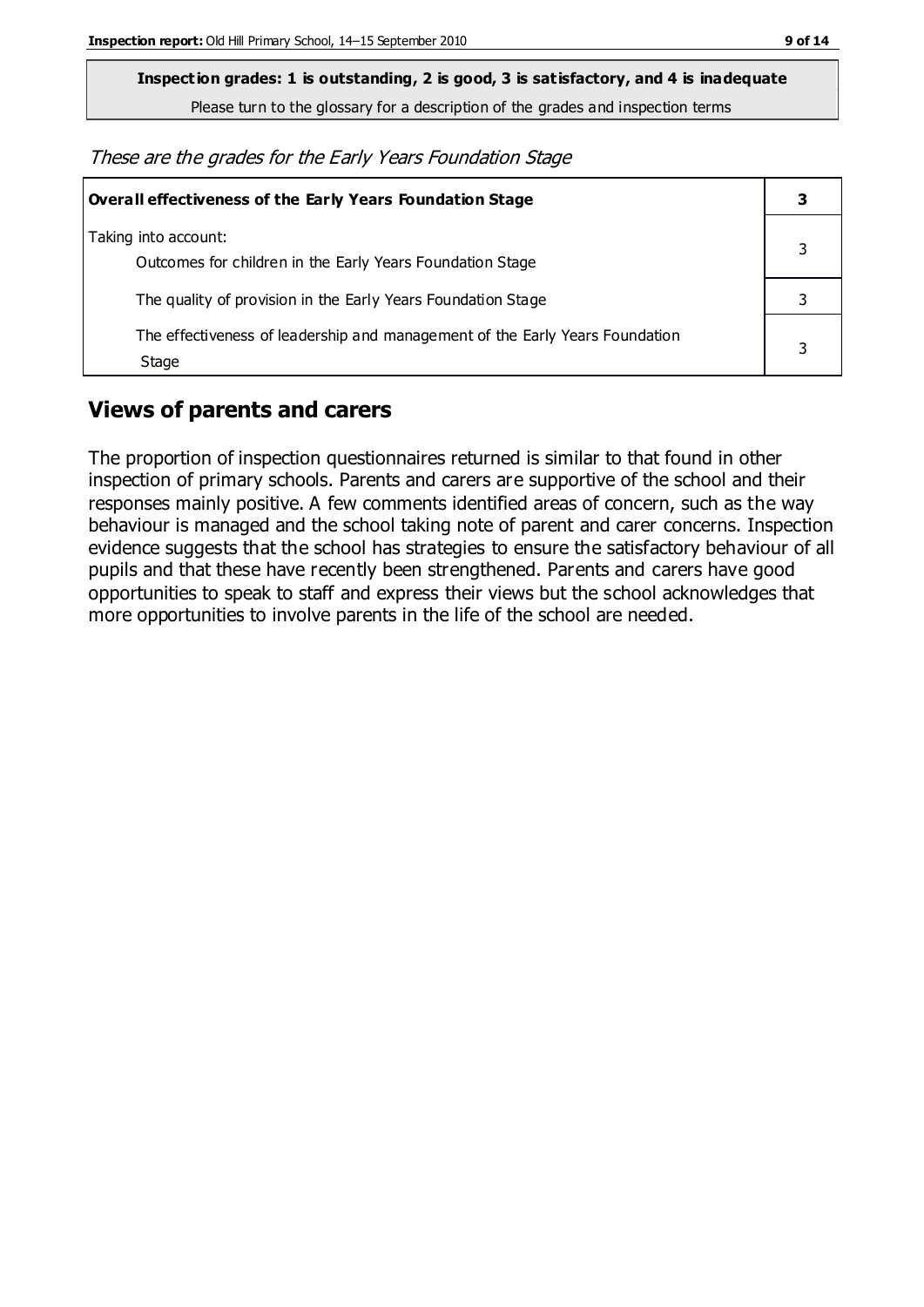#### **Responses from parents and carers to Ofsted's questionnaire**

Ofsted invited all the registered parents and carers of pupils registered at Old Hill Primary School to complete a questionnaire about their views of the school.

In the questionnaire, parents and carers were asked to record how strongly they agreed with 13 statements about the school. The inspection team received 54 completed questionnaires by the end of the on-site inspection. In total, there are 178 pupils registered at the school.

| <b>Statements</b>                                                                                                                                                                                                                                       | <b>Strongly</b><br>agree |               | <b>Agree</b> |               |                | <b>Disagree</b> |              | <b>Strongly</b><br>disagree |  |
|---------------------------------------------------------------------------------------------------------------------------------------------------------------------------------------------------------------------------------------------------------|--------------------------|---------------|--------------|---------------|----------------|-----------------|--------------|-----------------------------|--|
|                                                                                                                                                                                                                                                         | <b>Total</b>             | $\frac{0}{0}$ | <b>Total</b> | $\frac{0}{0}$ | <b>Total</b>   | $\frac{0}{0}$   | <b>Total</b> | %                           |  |
| My child enjoys school                                                                                                                                                                                                                                  | 31                       | 57            | 22           | 41            | 1              | $\overline{2}$  | $\mathbf 0$  | $\mathbf 0$                 |  |
| The school keeps my child<br>safe                                                                                                                                                                                                                       | 30                       | 56            | 22           | 41            | 0              | 0               | $\mathbf 0$  | $\mathbf 0$                 |  |
| My school informs me about<br>my child's progress                                                                                                                                                                                                       | 30                       | 56            | 22           | 41            | 0              | 0               | 1            | $\overline{2}$              |  |
| My child is making enough<br>progress at this school                                                                                                                                                                                                    | 24                       | 44            | 24           | 44            | 4              | $\overline{7}$  | 1            | $\overline{2}$              |  |
| The teaching is good at this<br>school                                                                                                                                                                                                                  | 25                       | 46            | 27           | 50            | $\mathbf{1}$   | $\overline{2}$  | $\mathbf 0$  | $\mathbf 0$                 |  |
| The school helps me to<br>support my child's learning                                                                                                                                                                                                   | 25                       | 47            | 22           | 42            | 4              | 8               | 1            | $\overline{2}$              |  |
| The school helps my child to<br>have a healthy lifestyle                                                                                                                                                                                                | 25                       | 46            | 27           | 50            | 1              | $\overline{2}$  | $\mathbf 0$  | $\mathbf 0$                 |  |
| The school makes sure that<br>my child is well prepared for<br>the future (for example<br>changing year group,<br>changing school, and for<br>children who are finishing<br>school, entering further or<br>higher education, or entering<br>employment) | 17                       | 31            | 30           | 56            | $\overline{2}$ | 4               | $\mathbf{1}$ | $\overline{2}$              |  |
| The school meets my child's<br>particular needs                                                                                                                                                                                                         | 21                       | 39            | 28           | 52            | 3              | 6               | 1            | $\overline{2}$              |  |
| The school deals effectively<br>with unacceptable behaviour                                                                                                                                                                                             | 23                       | 43            | 23           | 43            | 4              | 8               | 1            | $\overline{2}$              |  |
| The school takes account of<br>my suggestions and concerns                                                                                                                                                                                              | 22                       | 42            | 28           | 53            | 0              | $\pmb{0}$       | 1            | 2                           |  |
| The school is led and<br>managed effectively                                                                                                                                                                                                            | 21                       | 39            | 28           | 52            | $\mathbf{1}$   | $\overline{2}$  | $\mathbf{1}$ | $\overline{2}$              |  |
| Overall, I am happy with my<br>child's experience at this<br>school                                                                                                                                                                                     | 34                       | 63            | 17           | 31            | $\mathbf{1}$   | $\overline{2}$  | $\mathbf{1}$ | $\overline{2}$              |  |

The table above summarises the responses that parents and carers made to each statement. The percentages indicate the proportion of parents and carers giving that response out of the total number of completed questionnaires. Where one or more parents and carers chose not to answer a particular question, the percentages will not add up to 100%.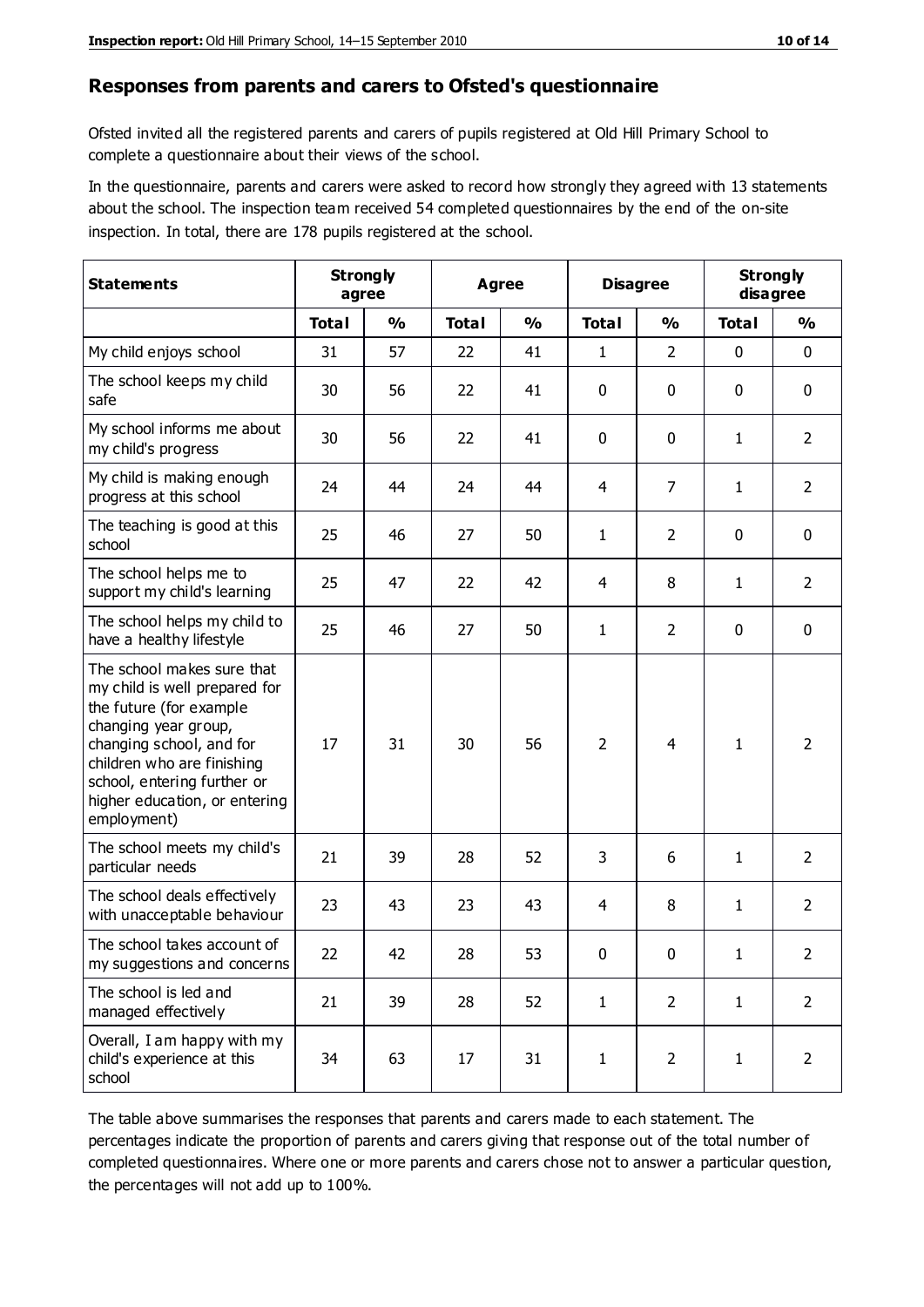## **Glossary**

| Grade   | <b>Judgement</b> | <b>Description</b>                                                                                                                                                                                                            |
|---------|------------------|-------------------------------------------------------------------------------------------------------------------------------------------------------------------------------------------------------------------------------|
| Grade 1 | Outstanding      | These features are highly effective. An outstanding school<br>provides exceptionally well for all its pupils' needs.                                                                                                          |
| Grade 2 | Good             | These are very positive features of a school. A school that<br>is good is serving its pupils well.                                                                                                                            |
| Grade 3 | Satisfactory     | These features are of reasonable quality. A satisfactory<br>school is providing adequately for its pupils.                                                                                                                    |
| Grade 4 | Inadequate       | These features are not of an acceptable standard. An<br>inadequate school needs to make significant improvement<br>in order to meet the needs of its pupils. Ofsted inspectors<br>will make further visits until it improves. |

#### **What inspection judgements mean**

#### **Overall effectiveness of schools**

|                       | Overall effectiveness judgement (percentage of schools) |      |                     |                   |
|-----------------------|---------------------------------------------------------|------|---------------------|-------------------|
| <b>Type of school</b> | <b>Outstanding</b>                                      | Good | <b>Satisfactory</b> | <b>Inadequate</b> |
| Nursery schools       | 58                                                      | 36   | 4                   | 2                 |
| Primary schools       | 8                                                       | 43   | 40                  | 9                 |
| Secondary schools     | 10                                                      | 35   | 42                  | 13                |
| Sixth forms           | 13                                                      | 39   | 45                  | 3                 |
| Special schools       | 33                                                      | 42   | 20                  | 4                 |
| Pupil referral units  | 18                                                      | 40   | 29                  | 12                |
| All schools           | 11                                                      | 42   | 38                  | 9                 |

New school inspection arrangements were introduced on 1 September 2009. This means that inspectors now make some additional judgements that were not made previously.

The data in the table above are for the period 1 September 2009 to 31 March 2010 and are the most recently published data available (see **[www.ofsted.gov.uk](http://www.ofsted.gov.uk/)**). Please note that the sample of schools inspected during the autumn and spring terms 2009/10 was not representative of all schools nationally, as weaker schools are inspected more frequently than good or outstanding schools.

Percentages are rounded and do not always add exactly to 100. Secondary school figures include those that have sixth forms, and sixth form figures include only the data specifically for sixth form inspection judgements.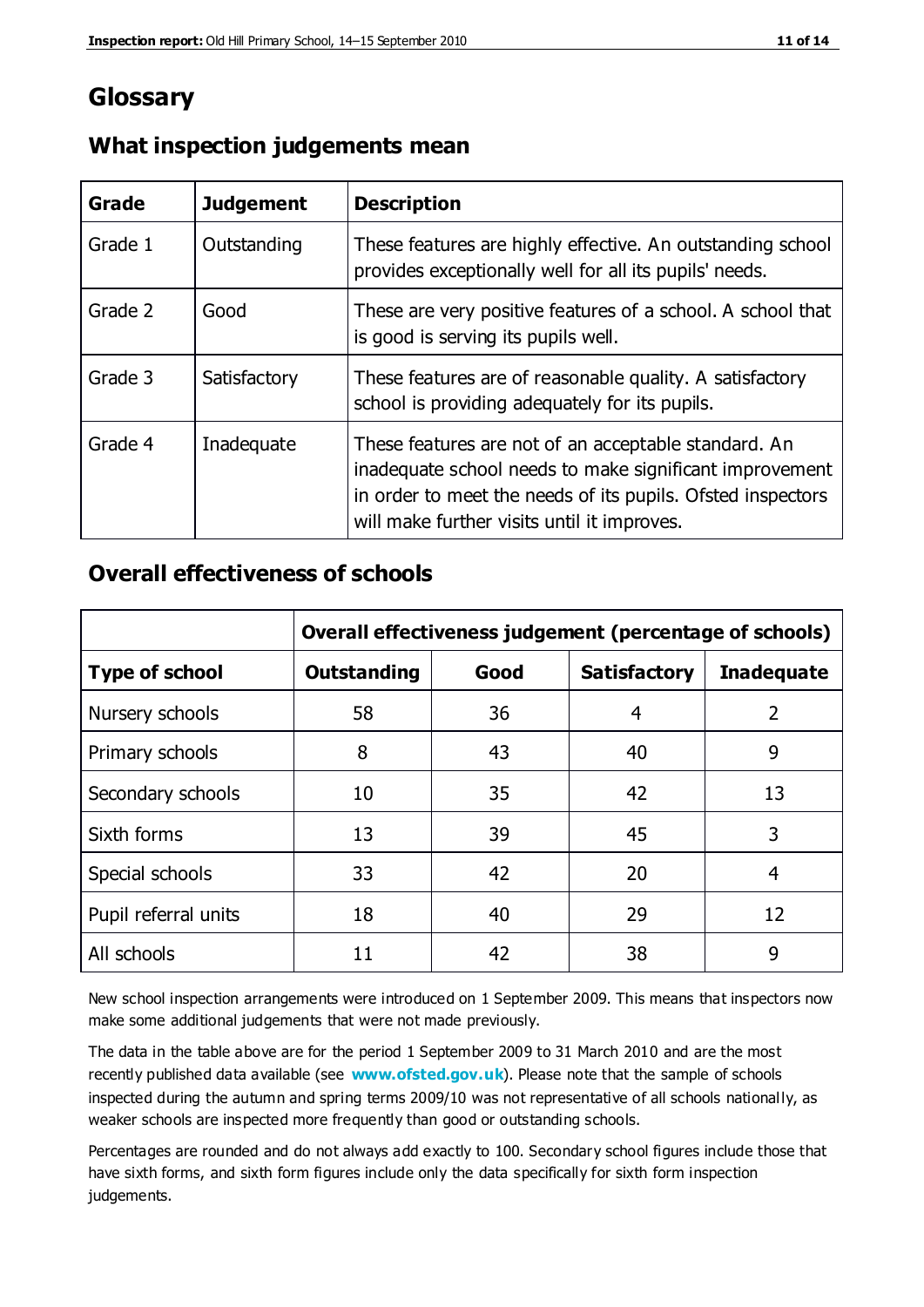## **Common terminology used by inspectors**

| Achievement:                  | the progress and success of a pupil in their learning,<br>development or training.                                                                                                                                                          |  |
|-------------------------------|---------------------------------------------------------------------------------------------------------------------------------------------------------------------------------------------------------------------------------------------|--|
| Attainment:                   | the standard of the pupils' work shown by test and<br>examination results and in lessons.                                                                                                                                                   |  |
| Capacity to improve:          | the proven ability of the school to continue<br>improving. Inspectors base this judgement on what<br>the school has accomplished so far and on the quality<br>of its systems to maintain improvement.                                       |  |
| Leadership and management:    | the contribution of all the staff with responsibilities,<br>not just the headteacher, to identifying priorities,<br>directing and motivating staff and running the school.                                                                  |  |
| Learning:                     | how well pupils acquire knowledge, develop their<br>understanding, learn and practise skills and are<br>developing their competence as learners.                                                                                            |  |
| <b>Overall effectiveness:</b> | inspectors form a judgement on a school's overall<br>effectiveness based on the findings from their<br>inspection of the school. The following judgements,<br>in particular, influence what the overall effectiveness<br>judgement will be. |  |
|                               | The school's capacity for sustained<br>improvement.                                                                                                                                                                                         |  |
|                               | Outcomes for individuals and groups of pupils.                                                                                                                                                                                              |  |
|                               | The quality of teaching.                                                                                                                                                                                                                    |  |
|                               | The extent to which the curriculum meets<br>pupils' needs, including, where relevant,<br>through partnerships.                                                                                                                              |  |
|                               | The effectiveness of care, guidance and<br>support.                                                                                                                                                                                         |  |
| Progress:                     | the rate at which pupils are learning in lessons and<br>over longer periods of time. It is often measured by<br>comparing the pupils' attainment at the end of a key                                                                        |  |

stage with their attainment when they started.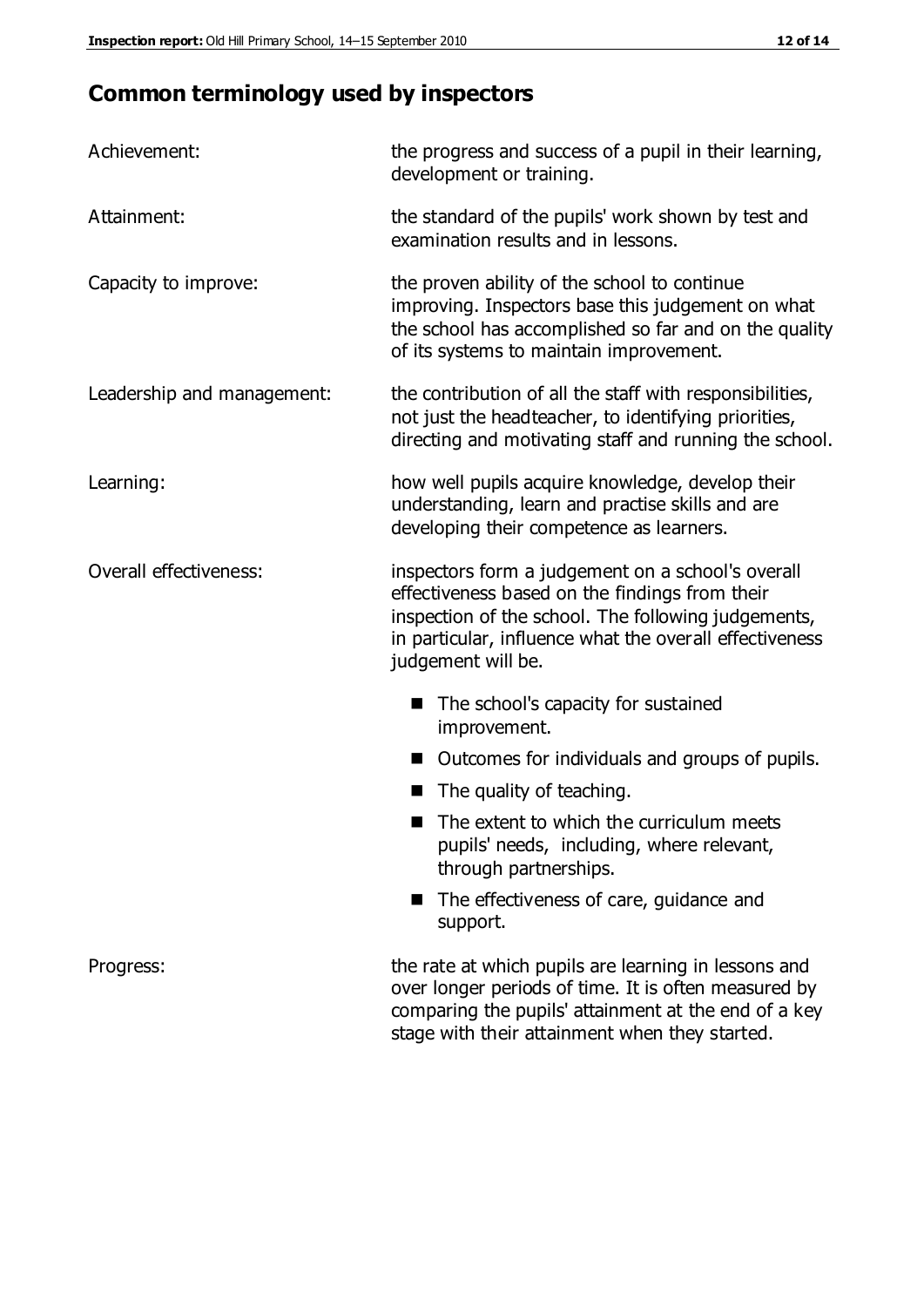#### **This letter is provided for the school, parents and carers to share with their children. It describes Ofsted's main findings from the inspection of their school.**

16 September 2010

#### Dear Pupils

#### **Inspection of Old Hill Primary School, Cradley Heath, B64 6DR**

Thank you for making us welcome when we visited your school recently. Thank you also to those of you who returned questionnaires about your school. We enjoyed seeing your lessons and talking to you. Your school is satisfactory, but there are some good things about it.

You behave well around school, look after each other and say how much you enjoy school and the sporting activities you take part in.

All the adults in the school care a lot about you and make sure that you are safe and well supported.

You know how to keep yourselves healthy and safe.

We have asked your school to do certain things to make it better and help you to make good progress. These are:

- $\blacksquare$  to expect higher standards from you in all subjects by giving you work that is suited to what you can do, interests all of you and marking your work to show how you can do better
- **F** for all the leaders in the school to make sure they know how well you are doing and quickly make any improvements that are necessary
- $\blacksquare$  to involve your parents and carers more in what you do, especially in making sure that you come to school regularly and punctually.

You can help by making sure you know the learning objective for each lesson and checking for yourself whether your work is good enough to achieve the objective. In particular, you can make a tremendous difference by being in school everyday, unless you are ill.

Yours sincerely

Jenny Batelen Lead inspector